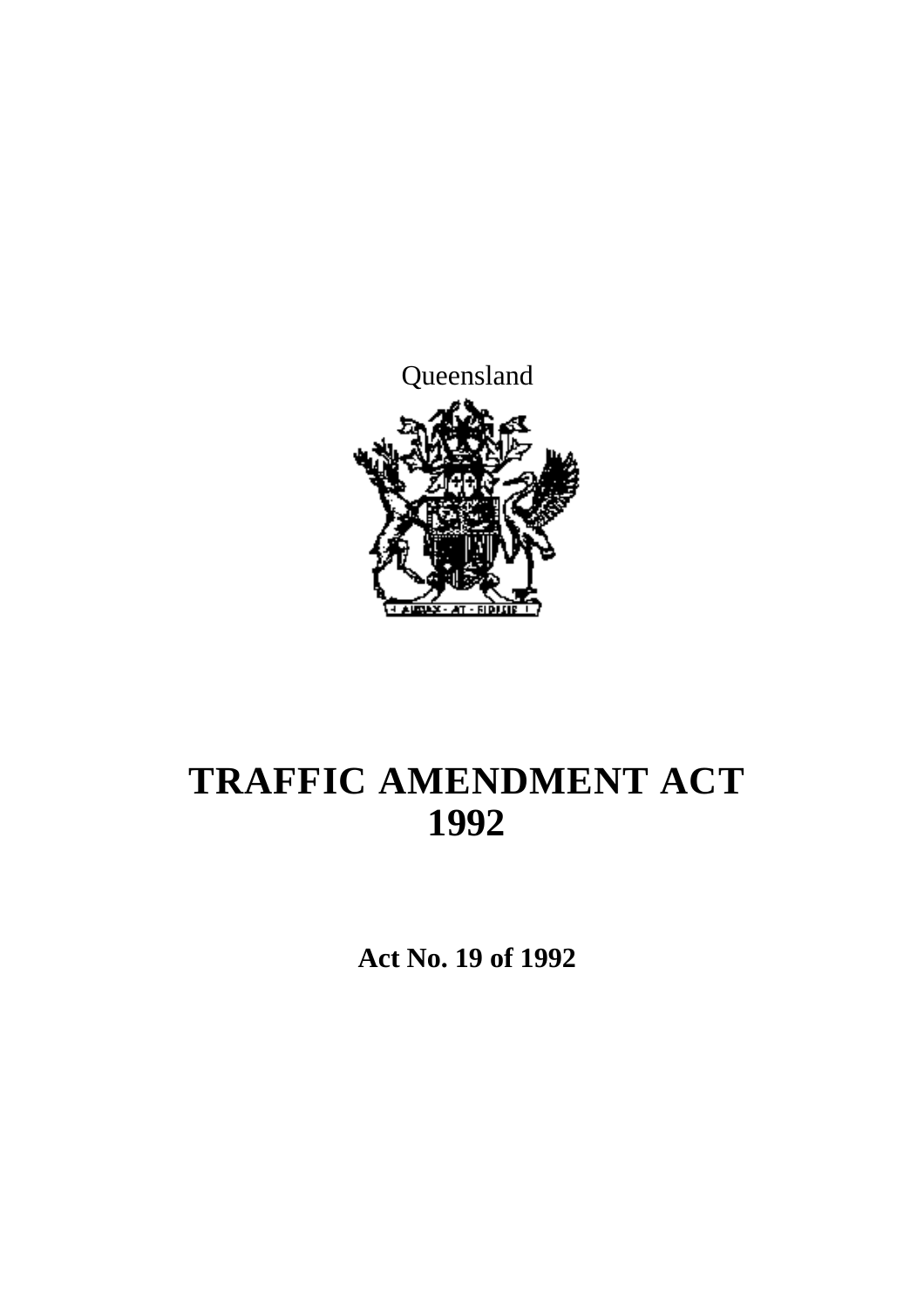

# **TRAFFIC AMENDMENT ACT 1992**

#### **TABLE OF PROVISIONS**

| Section        |                                                                                | Page           |
|----------------|--------------------------------------------------------------------------------|----------------|
| 1              |                                                                                | $\overline{4}$ |
| 2              |                                                                                | $\overline{4}$ |
| 3              |                                                                                |                |
| $\overline{4}$ | Replacement of s.44C (When metered parking permitted)                          | $5\phantom{0}$ |
|                | 44C -                                                                          | - 6            |
| 5              | Replacement of s.44D (Offences in metered parking) $\dots\dots\dots\dots\dots$ | 6              |
|                | 44D.                                                                           | $\overline{7}$ |
| 6              |                                                                                | 8 <sup>8</sup> |
| 7              |                                                                                |                |
|                | 44L                                                                            | 8 <sup>8</sup> |
| 8              | Amendment of s.44M (Emergent control of parking in Traffic Area)               | -8             |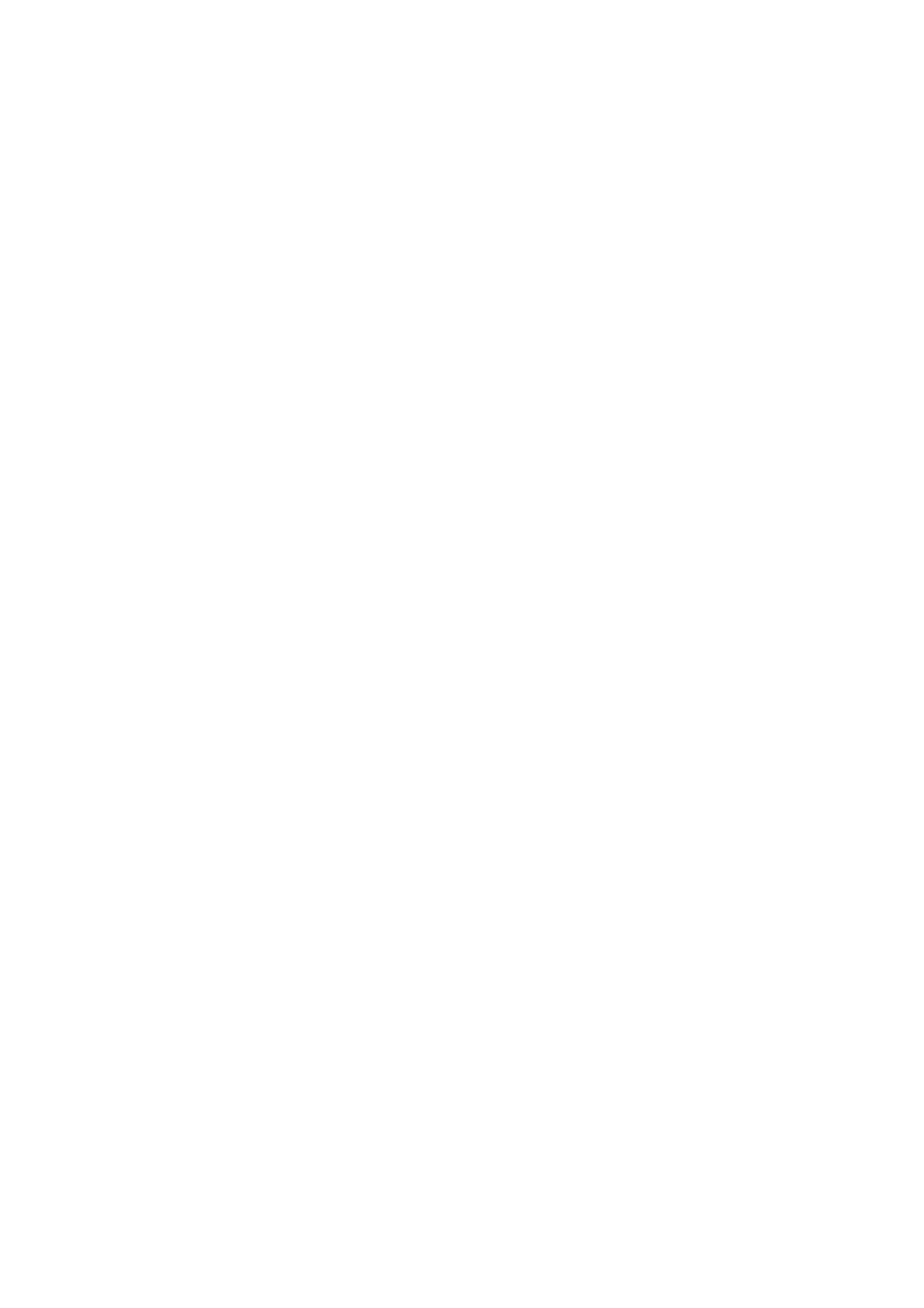

## **Traffic Amendment Act 1992**

## **Act No. 19 of 1992**

**An Act to amend the** *Traffic Act 1949*

*[Assented to 22 May 1992]*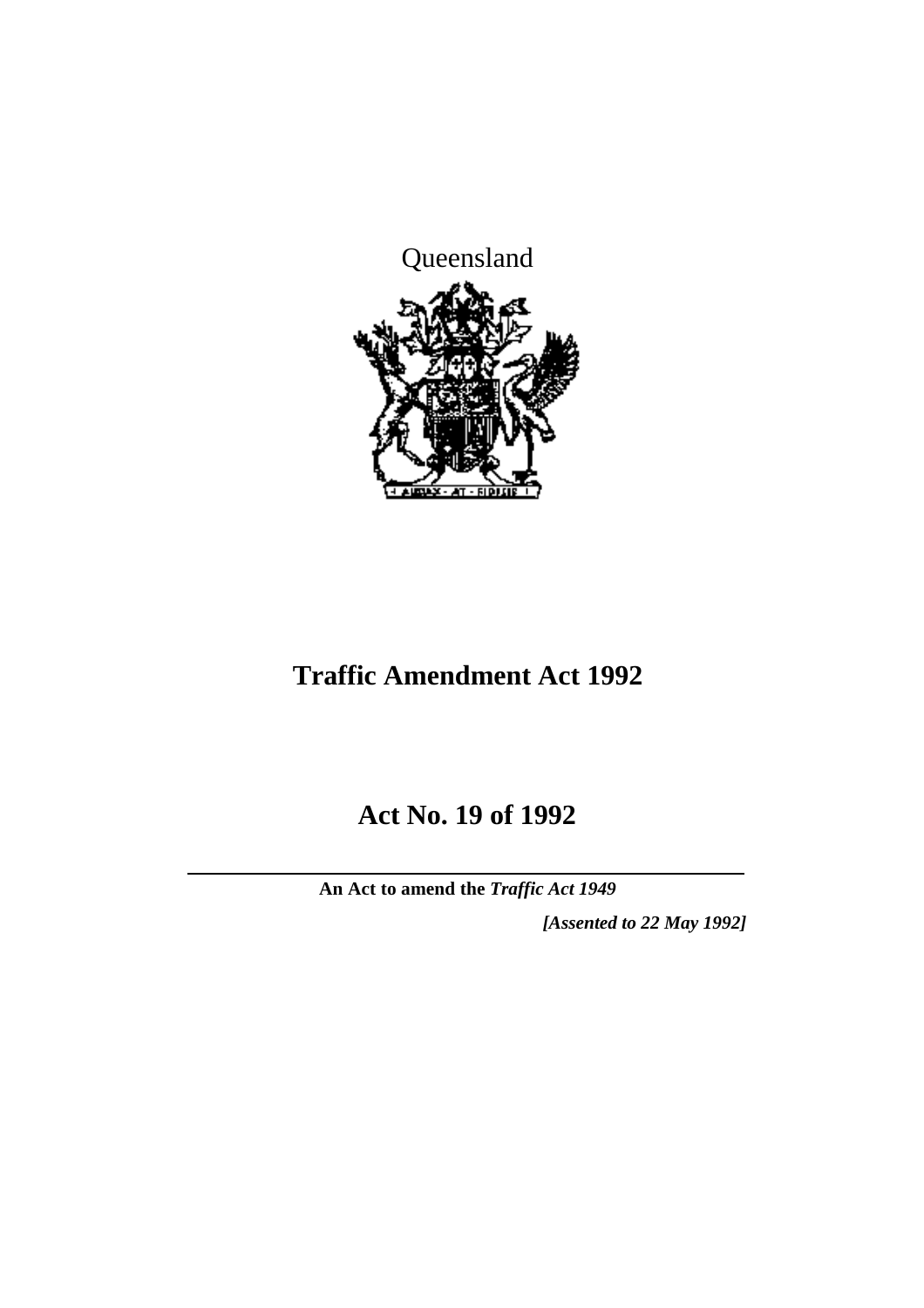BE IT ENACTED by the Queen's Most Excellent Majesty, by and with the advice and consent of the Legislative Assembly of Queensland in Parliament assembled, and by the authority of the same, as follows.

#### **˙Short title**

**1.** This Act may be cited as the *Traffic Amendment Act 1992*.

#### **˙Amendment of s.9 (Interpretation)**

**2.** Section 9(1) (definitions **"fixed hours", "metered parking"** and **"parkatarea parking"**)—

*omit, insert*—

- **' "designated parking space"** means a space on a road or off-street regulated parking area that is defined by an official traffic sign to be a designated parking space, and includes a metered space or a parkatarea space;
- **"fixed hours"**, in relation to a designated parking space, means the hours during, and days on, which paid parking only is permitted in the designated parking space;
- **"paid parking"** means parking in a designated parking space during the fixed hours on payment of a prescribed parking fee;**'.**

#### **˙Amendment of s.44B (Parking)**

**3.(1)** Section 44B(4)(b)(i) to (vii)—

*omit, insert*—

- **'**(i) prescribe the fixed hours for paid parking; and
- (ii) prescribe the hours during, and days on, which regulated parking, other than paid parking, operates in a traffic area; and
- (iii) prescribe, in relation to specified designated parking spaces, the maximum period for which a vehicle may be paid parked; and
- (iv) prescribe parking fees for paid parking; and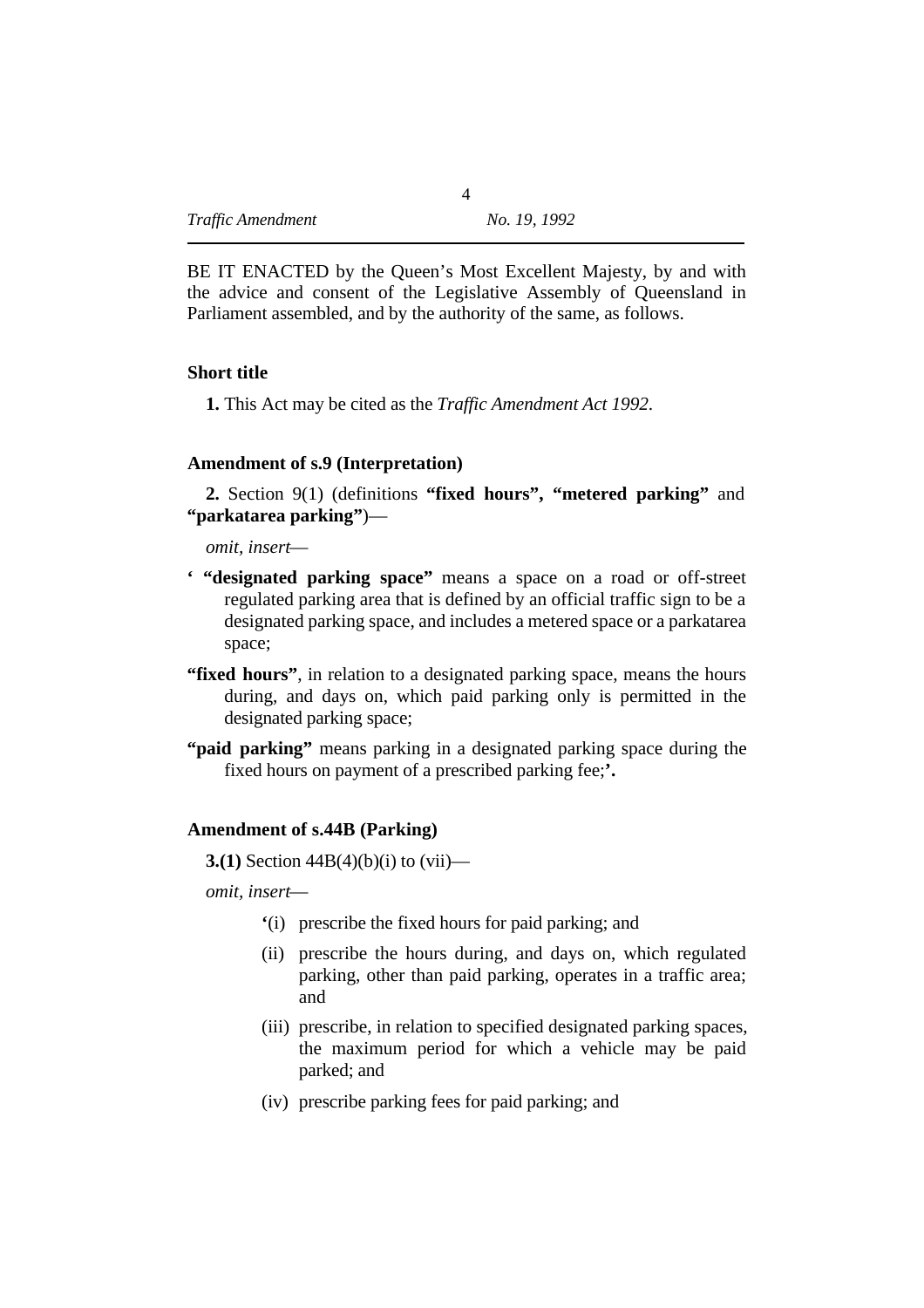(v) prescribe a system (the **"authorised system"**) for the payment of a parking fee for paid parking by a specified way, whether by the use of a coin, token, card or credit card or in another way; and

(vi) prescribe the denomination or number of coins to be inserted

- in a parking meter or parkatarea in payment of a parking fee; and
- (vii) prescribe, in relation to specified loading zones, periods when a vehicle may stand while engaged in picking up or setting down passengers or loading or unloading goods or for other specified purposes; and
- (viii)prescribe when parking fees are not payable in relation to vehicles carrying disabled persons for parking in a traffic area.**'.**

**(2)** Section 44B(4)(c) and (d)—

*omit, insert*—

**'**(c) A local authority may install and maintain in, or immediately adjacent to, each designated parking space a parking meter or parkatarea—

- (i) as specified by the Manual of Uniform Traffic Control Devices; or
- (ii) as approved by the Director-General.**'.**

**(3)** Section 44B(4)(e)(i) and (ii)—

*omit, insert*—

- **'**(i) indicating where paid parking is authorised;
- (ii) defining spaces on roads or off-street regulated parking areas to be designated parking spaces of a particular class;**'.**
- **(4)** Section 44B(4)(ga)—

*omit*.

#### **˙Replacement of s.44C (When metered parking permitted)**

**4.** Section 44C—

*omit, insert*—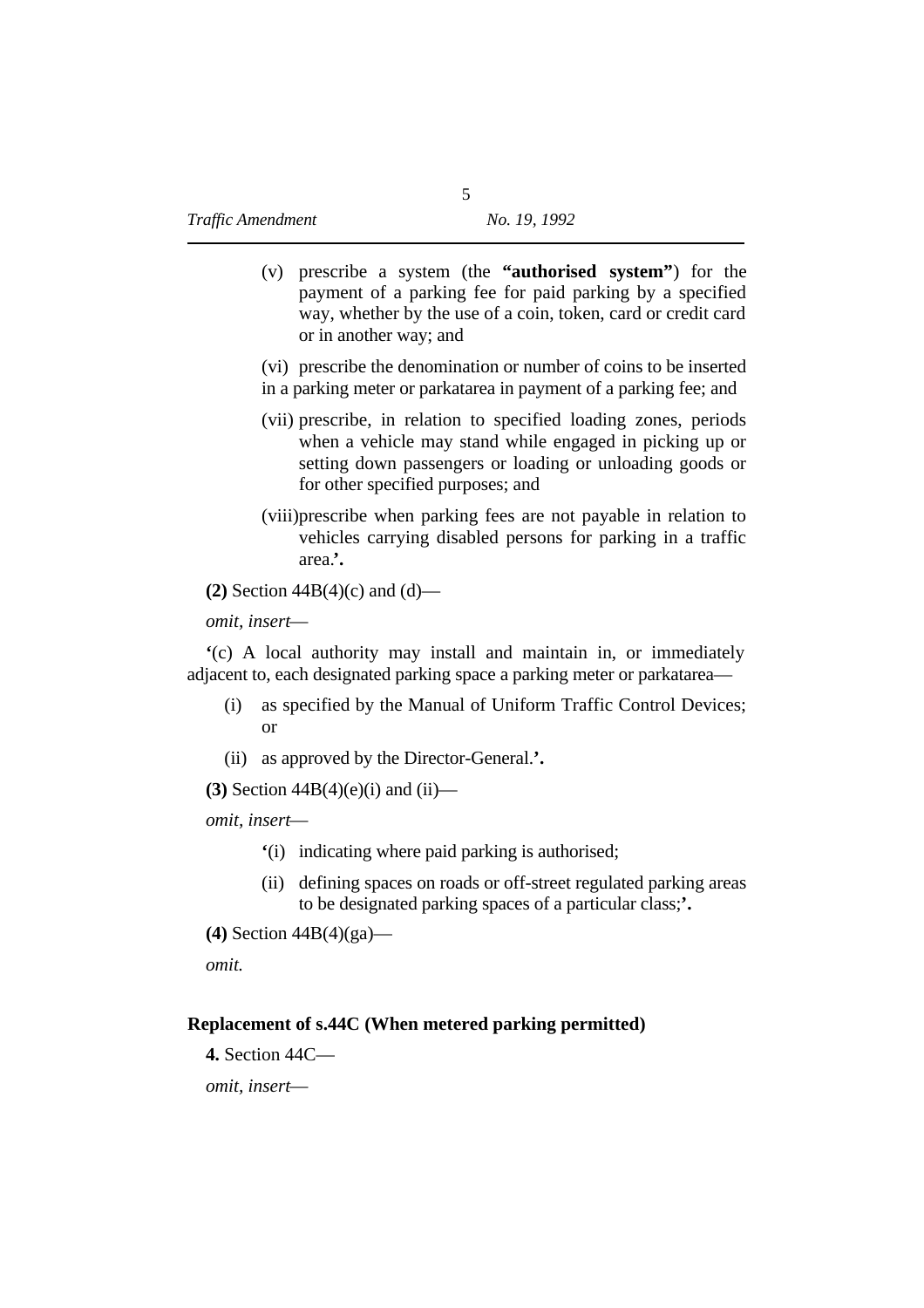#### **˙'Paid parking**

**'44C.(1)** In relation to parking in a designated parking space, the fixed hours start—

- (a) if on the commencement of this section the space becomes a designated parking space—on the commencement; or
- (b) if the space becomes a designated parking space after the commencement of this section—
	- (i) after a local authority has specified the start of paid parking in a traffic area in its area; and
	- (ii) after official traffic signs are installed in relation to the space.

**'(2)** A person may park a vehicle in a designated parking space in the traffic area during the fixed hours only if—

- (a) the person does not park the vehicle in the space for longer than the maximum period indicated on the official traffic sign installed in relation to the space; and
- (b) the person pays the parking fee for the space as prescribed immediately on parking the vehicle.

**'(3)** The person may pay the parking fee—

- (a) if a parking meter or parkatarea is installed for the space—by inserting coins of the number and denomination appropriate to the parking fee in the parking meter or parkatarea; or
- (b) if an authorised system applies in relation to the space—by doing what is required by the system.

**'(4)** Nothing in this section prevents a person from making more than 1 payment while a vehicle is parked in a designated parking space, if the total period of continuous paid parking does not exceed the maximum period indicated on the official traffic sign installed in relation to the space.**'.**

#### **˙Replacement of s.44D (Offences in metered parking)**

**5.** Section 44D—

*omit, insert*—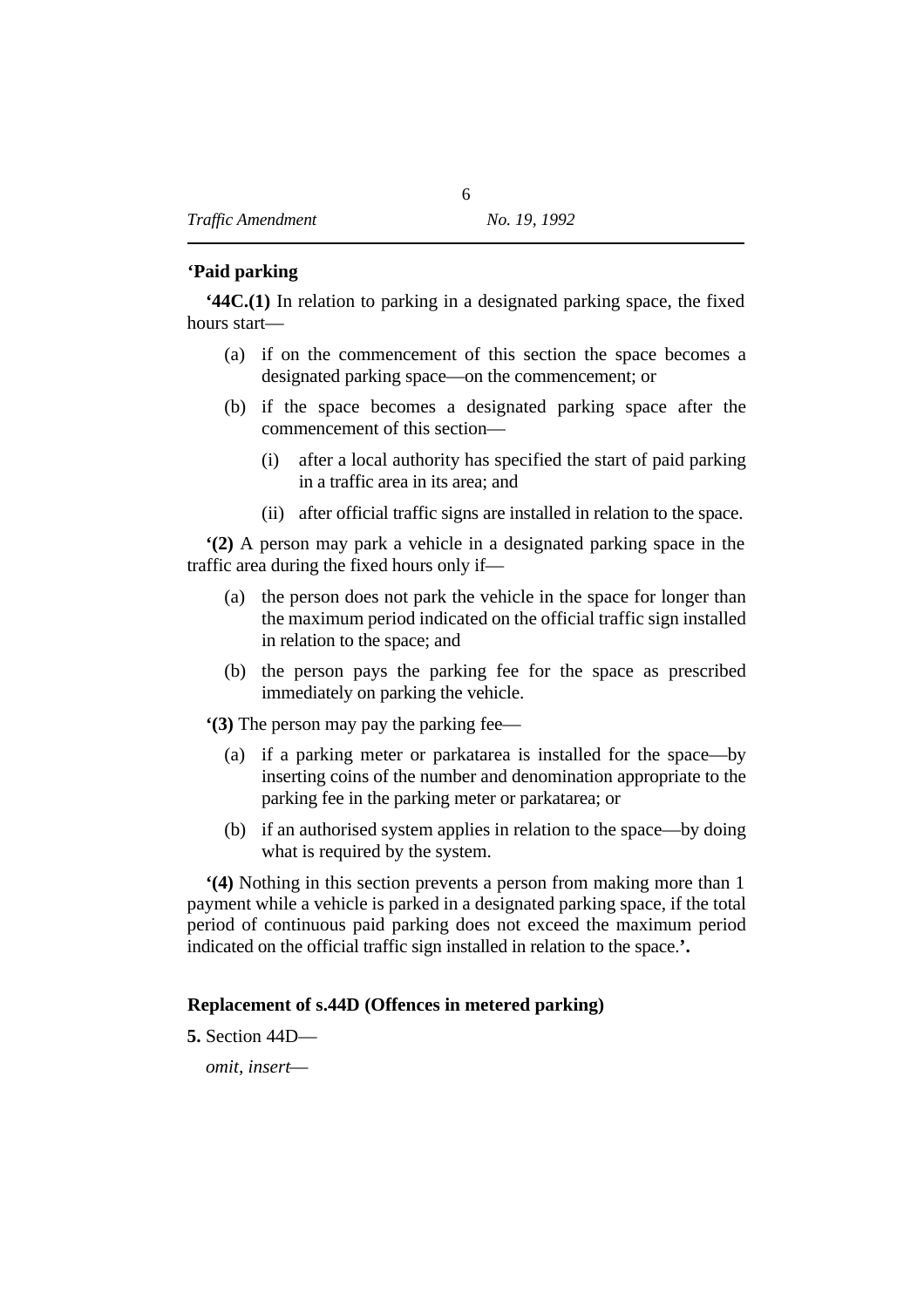#### **˙'Paid parking offences**

**'44D.(1)** During the fixed hours, a person must not park a vehicle in a designated parking space during any period—

- (a) unless in relation to the period—
	- (i) a parking meter or parkatarea installed for the space indicates that the parking fee has been paid; or
	- (ii) the person has done what is required by an authorised system that applies in relation to the space; or
- (b) that is longer than the maximum period indicated on the official traffic sign installed in relation to the space; or
- (c) if another vehicle is parked in the space; or
- (d) so that the vehicle is not wholly within the space, unless the vehicle is a commercial vehicle that—
	- (i) is longer than the length of the space; and
	- (ii) is parked within a space in relation to which a parkatarea is installed; and
	- (iii) is engaged in loading or unloading goods; and
	- (iv) is as nearly as practicable wholly within the space.

**'(2)** A person who parks a vehicle in a designated parking space when a parking meter or parkatarea installed in relation to the space indicates that the parking fee has not been paid does not commit an offence against subsection  $(1)(a)$  if the person immediately pays the parking fee in accordance with section 44C(3).

**'(3)** If—

- (a) a person commits an offence against subsection (1)(b) in a designated parking space; and
- (b) a notice is affixed to the vehicle under section 44F; and
- (c) the vehicle in relation to which the offence is committed remains parked in the space after the notice is affixed;

the person commits a separate and further offence under subsection (1)(b) for each further period (equal to the maximum period indicated on the official traffic sign installed in relation to the space) that the vehicle remains